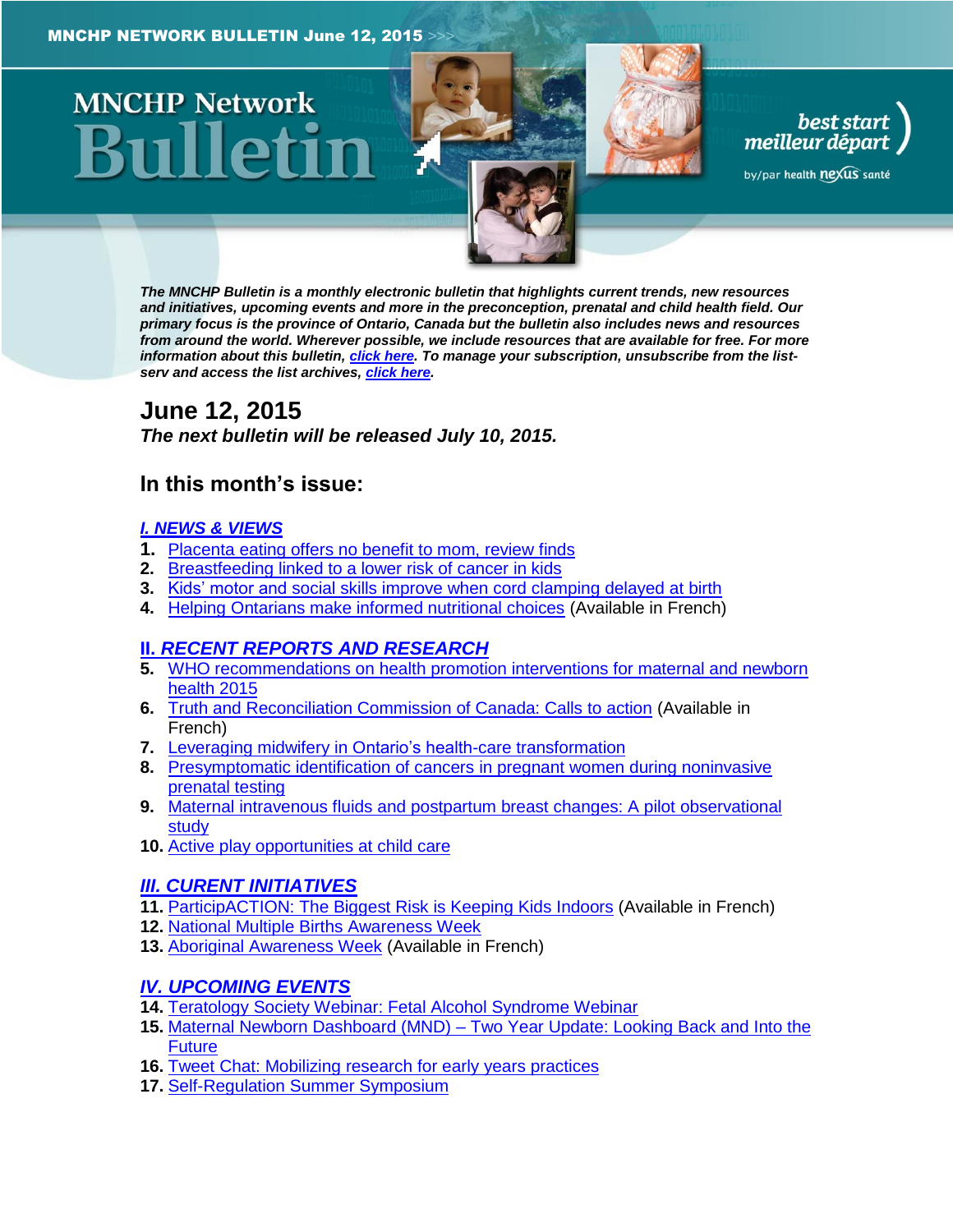# *[V. RESOURCES](#page-9-3)*

- **18.** [Prosocial Behaviour](#page-10-0) (Available in French)
- **19.** [Active Pregnancy](#page-10-1) (Available in French)
- **20.** [NRC Navigator](#page-10-2)
- **21.** [Know FASD](#page-10-3)
- **22.** [Responding to domestic violence in clinical settings](#page-11-0) (Available in French)
- **23.** [Family History Timeline](#page-11-1) (Available in French)

#### *[VI. FEATURED BEST START RESOURCES](#page-11-2)*

- 24. [Developing and Sustaining Breastfeeding Peer Support Programs](#page-11-3) (Available in French)
- **25.** [Breastfeeding Community Projects](#page-12-1)

# <span id="page-1-0"></span>**I. NEWS & VIEWS**

## <span id="page-1-1"></span>**1. Placenta eating offers no benefit to mom, review finds**

As reported in this article (CBC News, 5 Jun 2015), while some women choose to eat the placenta after the birth of their baby, a recent study found that there is no evidence to suggest that eating the placenta or placentophagy, is beneficial. Some women believe that eating the placenta can prevent postpartum depression, reduce labour pains, or boost milk production. Contrary to these beliefs, Dr. Crystal Clark, who conducted the study, suggests that there may even be potential risks in placentophagy. As the role of the placenta is to filter toxins that may be harmful to the baby, Clark comments, "the risks of eating it are probably small, but we simply don't know." [http://www.cbc.ca/news/health/placenta-eating-offers-no-benefit-to-mom-review-finds-](http://www.cbc.ca/news/health/placenta-eating-offers-no-benefit-to-mom-review-finds-1.3102208)

[1.3102208](http://www.cbc.ca/news/health/placenta-eating-offers-no-benefit-to-mom-review-finds-1.3102208)

#### [\[Return to top\]](#page-0-0)

# <span id="page-1-2"></span>**2. Breastfeeding linked to a lower risk of cancer in kids**

This article (Oaklander, 1 Jun 2015) reports the results of a new investigation published in JAMA Pediatrics which explores the connection between breastfeeding and leukemia. The study found that children who are breastfed for six months or longer have a 19% lower risk for childhood leukemia and children who are breastfed at all have an 11% lower risk for childhood leukemia than those who are never breastfed. <http://time.com/3901565/breastfeeding-childhood-cancer-leukemia/>

#### [\[Return to top\]](#page-0-0)

<span id="page-1-3"></span>**3. Kids' motor and social skills improve when cord clamping delayed at birth**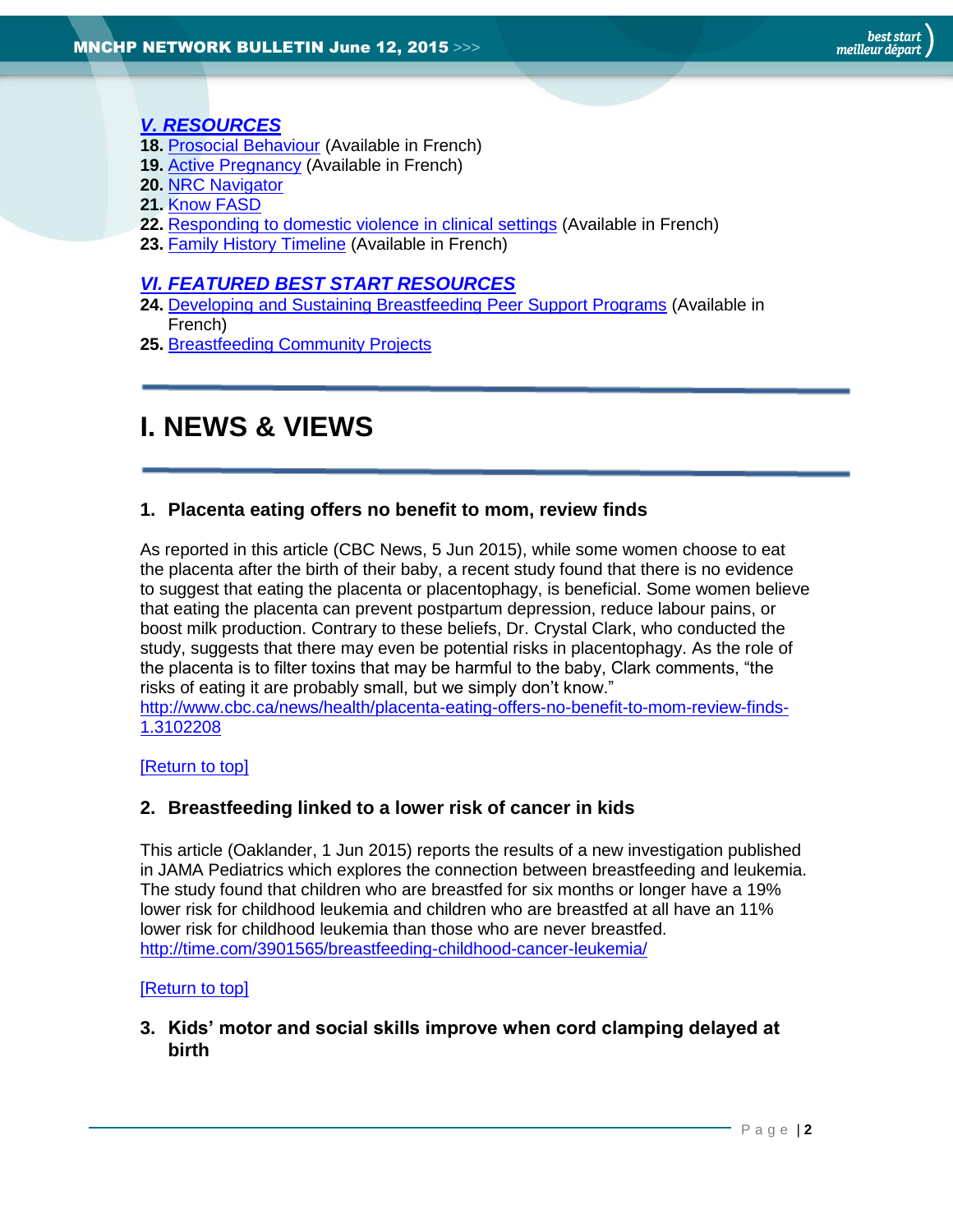Reporting on the results of a new randomized trial published in JAMA Pediatrics, this article (CBC News, 26 May 2015) highlights the long-term benefits of delaying cord clamping by several minutes. The trial compared the fine-motor skills of children whose cords were clamped three minutes after delivery to those who were clamped less than 10 seconds after birth. The study concluded that delayed cord clamping reduced the number of children with low scores in fine-motor and social skills. While groups such as the Cochrane collaboration, Canadian midwives, and American College of Obstetricians and Gynecologists have long practiced delayed cord clamping, this is one of the first studies to suggest the long-term benefits of the practice.

[http://www.cbc.ca/news/health/kids-motor-and-social-skills-improve-when-cord](http://www.cbc.ca/news/health/kids-motor-and-social-skills-improve-when-cord-clamping-delayed-at-birth-1.3088257)[clamping-delayed-at-birth-1.3088257](http://www.cbc.ca/news/health/kids-motor-and-social-skills-improve-when-cord-clamping-delayed-at-birth-1.3088257)

[\[Return to top\]](#page-0-0)

#### <span id="page-2-0"></span>**4. Helping Ontarians make informed nutritional choices**

(Available in French)

This news release from the Ministry of Health and Long-Term Care (26 May 2015) outlines the changes that will now be enforced under the government's Making Healthier Choices Act, which supports the Healthy Food pillar of the Ministry's Healthy Kids Strategy. In an effort to promote healthy eating, healthy weights and healthy child development, restaurants with 20 or more locations will now be required to post calories on menus and to provide context for patrons regarding recommended daily caloric intake. Food inspectors will also be required to enforce menu labelling.

EN: [http://news.ontario.ca/mohltc/en/2015/05/helping-ontarians-make-informed](http://news.ontario.ca/mohltc/en/2015/05/helping-ontarians-make-informed-nutritional-choices.html)[nutritional-choices.html](http://news.ontario.ca/mohltc/en/2015/05/helping-ontarians-make-informed-nutritional-choices.html)

FR: [http://news.ontario.ca/mohltc/fr/2015/05/aider-la-population-de-lontario-a-faire-des](http://news.ontario.ca/mohltc/fr/2015/05/aider-la-population-de-lontario-a-faire-des-choix-nutritionnels-eclaires.html)[choix-nutritionnels-eclaires.html](http://news.ontario.ca/mohltc/fr/2015/05/aider-la-population-de-lontario-a-faire-des-choix-nutritionnels-eclaires.html)

[\[Return to top\]](#page-0-0)

# <span id="page-2-1"></span>**II. RECENT REPORTS AND RESEARCH**

*\* indicates journal subscription required for full text access*

#### <span id="page-2-2"></span>**5. WHO recommendations on health promotion interventions for maternal and newborn health 2015**

World Health Organization. (2015). *WHO recommendations on health promotion interventions for maternal and newborn health*. Author: Geneva. Retrieved from [http://www.who.int/maternal\\_child\\_adolescent/documents/health-promotion](http://www.who.int/maternal_child_adolescent/documents/health-promotion-interventions/en/)[interventions/en/](http://www.who.int/maternal_child_adolescent/documents/health-promotion-interventions/en/)

EXECUTIVE SUMMARY: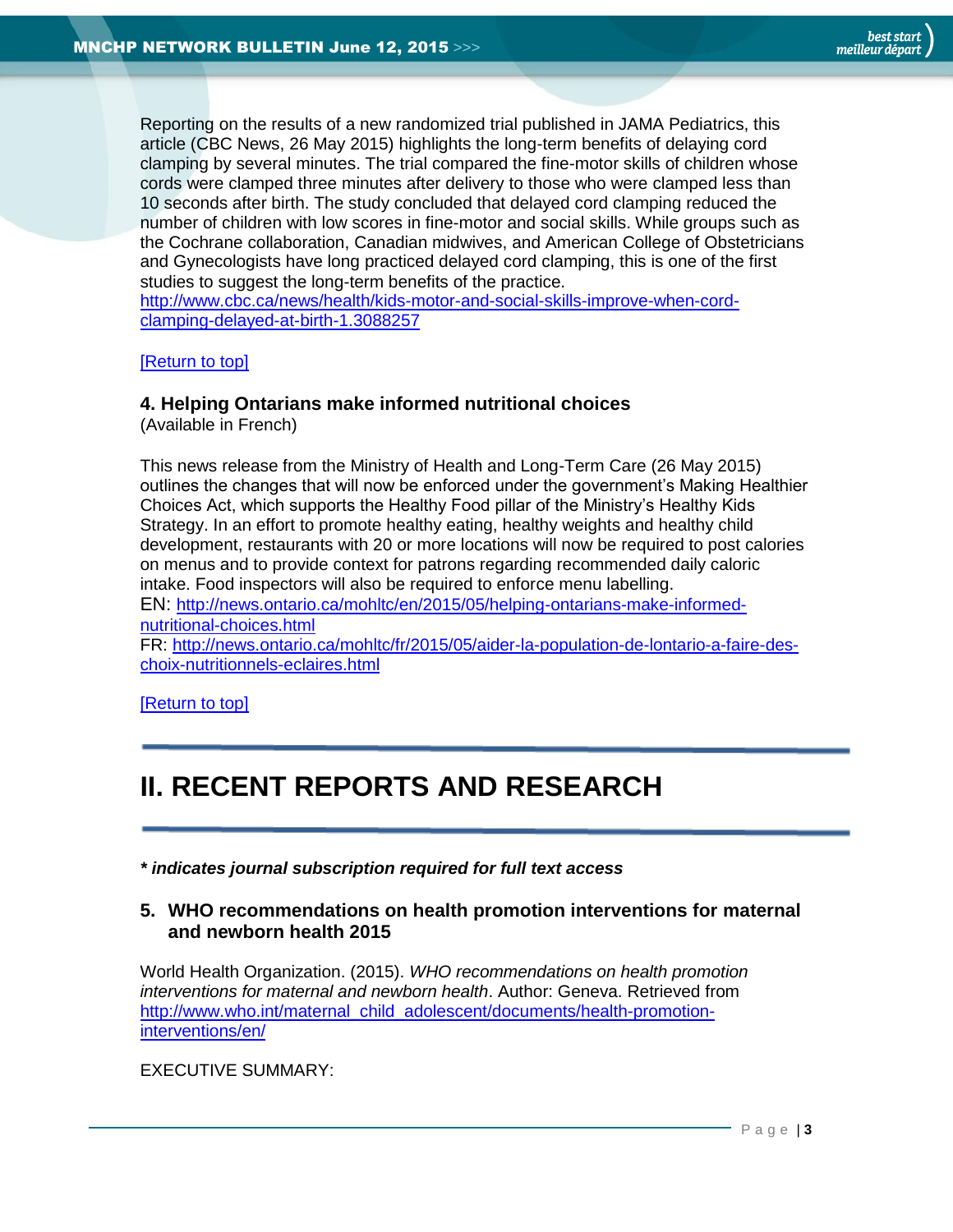#### **Preamble**

Human rights and community participation principles are fundamental to maternal and newborn health strategies, as recognized in a number of legal instruments and key WHO policy documents and as set out within the IFC Framework and WHO and other UN strategies. The interventions considered here can be viewed as ways to apply these principles. They aim to increase access to timely and appropriate health care, to address underlying determinants of health, to address gender and equity and to achieve community participation in programme planning and in improving services. [http://www.who.int/maternal\\_child\\_adolescent/documents/health-promotion](http://www.who.int/maternal_child_adolescent/documents/health-promotion-interventions/en/)[interventions/en/](http://www.who.int/maternal_child_adolescent/documents/health-promotion-interventions/en/)

#### [\[Return to top\]](#page-0-0)

## <span id="page-3-0"></span>**6. Truth and Reconciliation Commission of Canada: Calls to action** (Available in French)

Truth and Reconciliation Commission of Canada. (2015). *Truth and reconciliation commission of Canada: Calls to action*. Winnipeg, MB: Author. Retrieved from [http://www.trc.ca/websites/trcinstitution/File/2015/Findings/Calls\\_to\\_Action\\_English2.pdf](http://www.trc.ca/websites/trcinstitution/File/2015/Findings/Calls_to_Action_English2.pdf)

#### EXCERPT:

#### **Child Welfare**

1. We call upon the federal, provincial, territorial, and Aboriginal governments to commit to reducing the number of Aboriginal children in care by:

- i. Monitoring and assessing neglect investigations.
- ii. Providing adequate resources to enable Aboriginal communities and childwelfare organizations to keep Aboriginal families together where it is safe to do so, and to keep children in culturally appropriate environments, regardless of where they reside.
- iii. Ensuring that social workers and others who conduct child-welfare investigations are properly educated and trained about the history and impacts of residential schools.
- iv. Ensuring that social workers and others who conduct child-welfare investigations are properly educated and trained about the potential for Aboriginal communities with families to provide more appropriate solutions to family healing.
- v. Requiring that all child-welfare decision makers consider the impact of the residential school experience on children and their caregivers.

EN[:http://www.trc.ca/websites/trcinstitution/File/2015/Findings/Calls\\_to\\_Action\\_English2.](http://www.trc.ca/websites/trcinstitution/File/2015/Findings/Calls_to_Action_English2.pdf) [pdf](http://www.trc.ca/websites/trcinstitution/File/2015/Findings/Calls_to_Action_English2.pdf)

FR:[http://www.trc.ca/websites/trcinstitution/File/2015/Findings/Calls\\_to\\_Action\\_Fr](http://www.trc.ca/websites/trcinstitution/File/2015/Findings/Calls_to_Action_French.pdf) [ench.pdf](http://www.trc.ca/websites/trcinstitution/File/2015/Findings/Calls_to_Action_French.pdf)

#### [\[Return to top\]](#page-0-0)

<span id="page-3-1"></span>**7. Leveraging midwifery in Ontario's health-care transformation**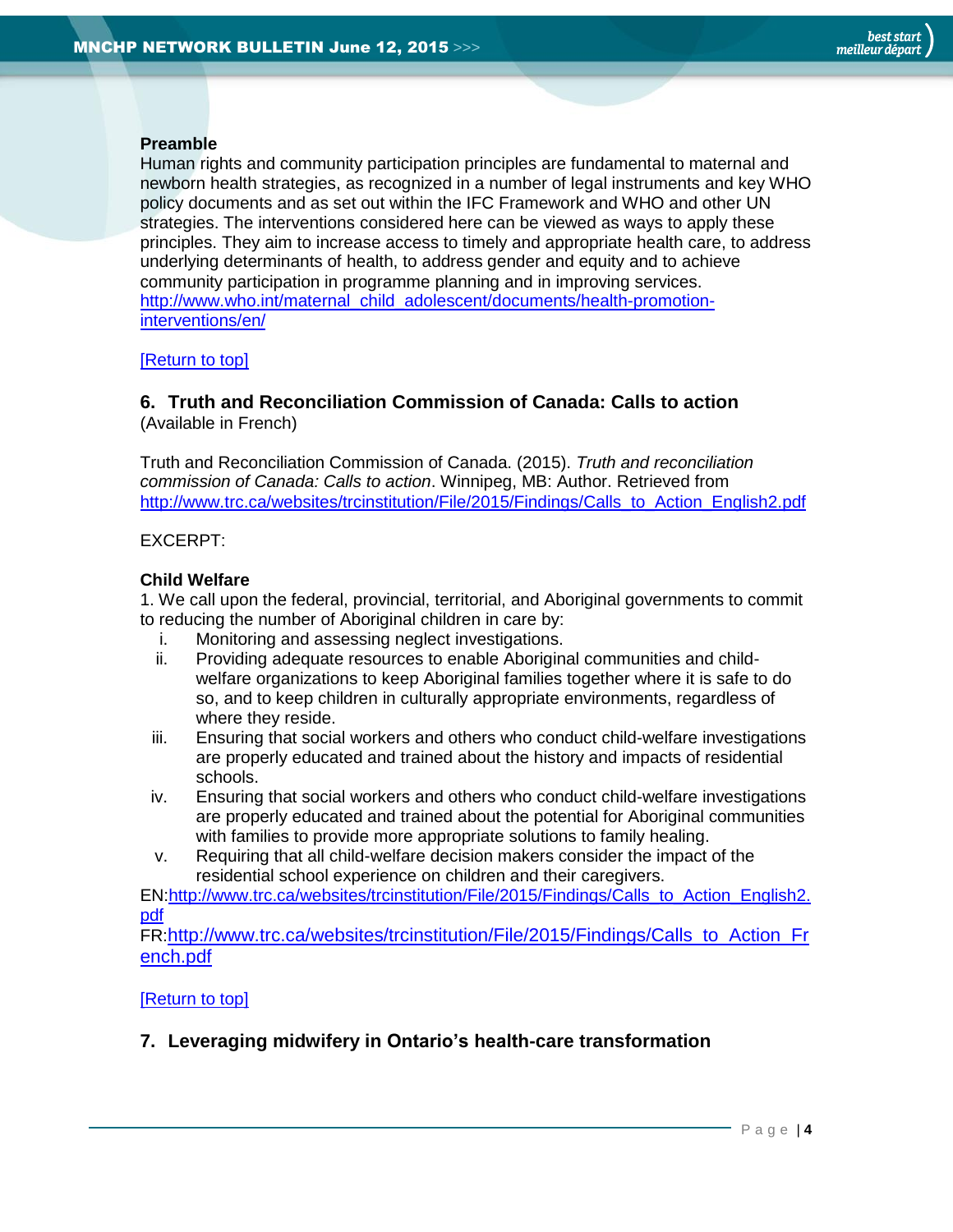Midwifery Education Program & College of Midwives in Ontario (2015). *Leveraging midwifery in Ontario's health-care transformation*. Retrieved from [http://www.ontariomidwives.ca/images/uploads/documents/QPD\\_2015\\_web\\_version.pdf](http://www.ontariomidwives.ca/images/uploads/documents/QPD_2015_web_version.pdf)

## EXCERPT:

There's a lot to celebrate in Ontario's midwifery success story. Since 1994, midwives have provided safe, excellent care to more than 180 000 Ontarians. Midwives provide care throughout pregnancy, labour and birth and care for both client and baby for six weeks following birth. Midwifery care consistently demonstrates excellent clinical outcomes, cost-effectiveness, and high rates of client satisfaction. Bending the cost curve in health care requires a fundamental change in how care is provided throughout pregnancy and during childbirth. It is time to scale up midwifery and leverage it to transform Ontario's health-care system into one that puts patients at the centre of care. [http://www.ontariomidwives.ca/images/uploads/documents/QPD\\_2015\\_web\\_version.pdf](http://www.ontariomidwives.ca/images/uploads/documents/QPD_2015_web_version.pdf)

#### [\[Return to top\]](#page-0-0)

## <span id="page-4-0"></span>**8. Presymptomatic identification of cancers in pregnant women during noninvasive prenatal testing**

Amant, F., Verheecke, M., Wlodarkska, I., Dehaspe, L, Brady, P., … Vermeesch, R. (2015). Presymptomatic identification of cancers in pregnant women during noninvasive prenatal testing. *JAMA Oncology.* Advance online publication. doi:10.1001/jamaoncol.2015.1883

#### ABSTRACT:

**Importance**: Noninvasive prenatal testing (NIPT) for fetal aneuploidy by scanning cellfree fetal DNA in maternal plasma is rapidly becoming a major prenatal genetic test. Similar to placental DNA, tumor DNA can be detected in the plasma, and analysis of cell-free tumor DNA can be used to characterize and monitor cancers. We show that plasma DNA profiling allows for presymptomatic detection of tumors in pregnant women undergoing routine NIPT.

**Observations**: During NIPT in over 4000 prospective pregnancies by parallel sequencing of maternal plasma cell-free DNA, 3 aberrant genome representation (GR) profiles were observed that could not be attributed to the maternal or fetal genomic constitution. A maternal cancer was suspected, and those 3 patients were referred for whole-body diffusion-weighted magnetic resonance imaging, which uncovered an ovarian carcinoma, a follicular lymphoma, and a Hodgkin lymphoma, each confirmed by subsequent pathologic and genetic investigations. The copy number variations in the subsequent tumor biopsies were concordant with the NIPT plasma GR profiles.

**Conclusions and Relevance**: We show that maternal plasma cell-free DNA sequencing for noninvasive prenatal testing also may enable accurate presymptomatic detection of maternal tumors and treatment during pregnancy. <http://oncology.jamanetwork.com/article.aspx?articleid=2318964>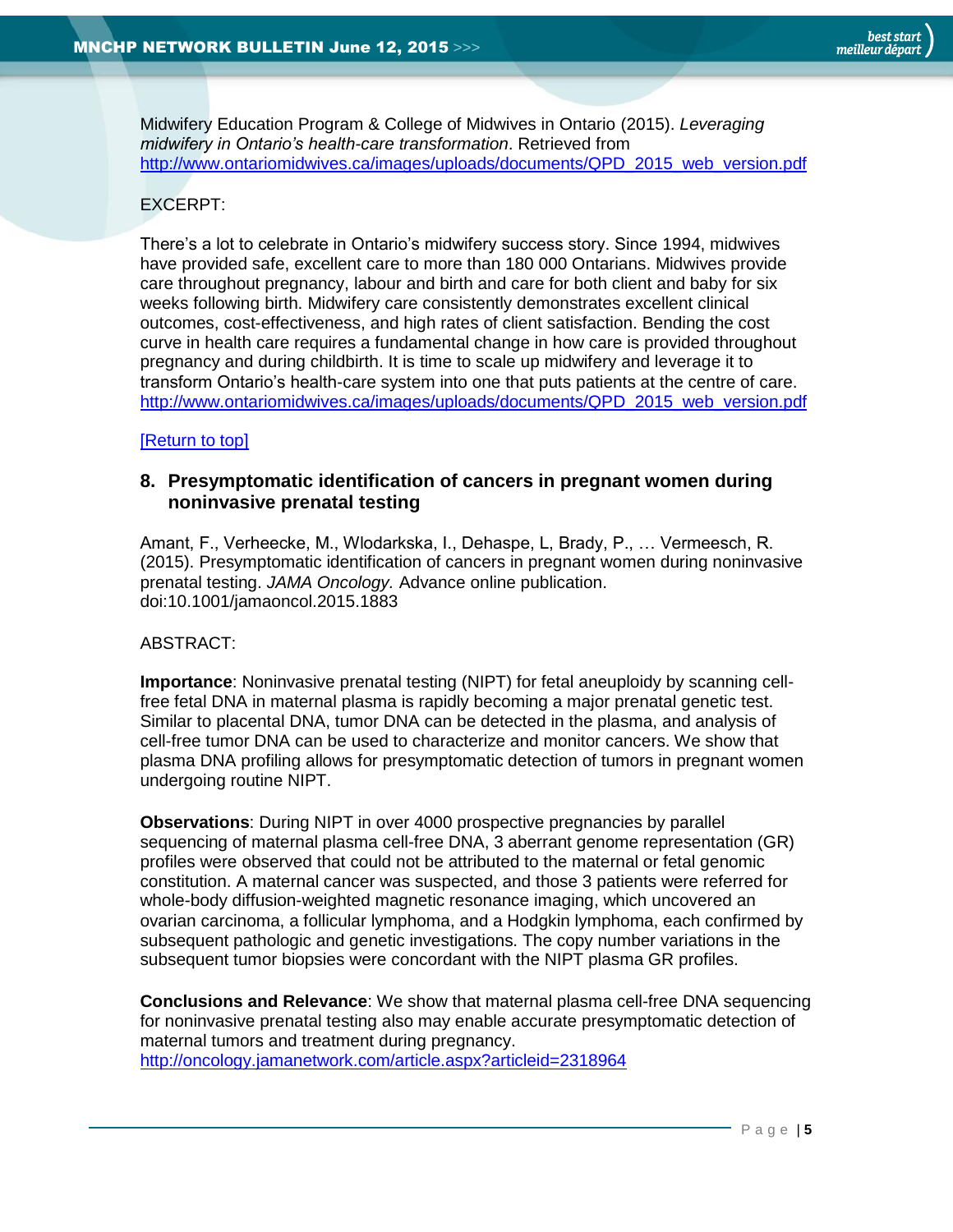## [\[Return to top\]](#page-0-0)

# <span id="page-5-0"></span>**9. Maternal intravenous fluids and postpartum breast changes: A pilot observational study**

Kujawa-Myles, S., Noel-Weiss, J., Dunn, S., Peterson, W. E., & Cotterman, K. J. (2015). Maternal intravenous fluids and postpartum breast changes: A pilot observational study. *International Breastfeeding Journal.* Advance online publication. doi:10.1186/s13006- 015-0043-8

#### ABSTRACT:

**Background**: The current breastfeeding initiation rate in Canada is approximately 87%. By one month, about 21% of women have stopped breastfeeding. Engorgement and edema in breast tissue can lead to breastfeeding challenges which may contribute to early weaning. The aims of this pilot research study were to explore the relationship between intrapartum intravenous fluids given to mothers and postpartum breast swelling in the first 10 days postpartum and to determine if a larger study was warranted and feasible. Methods A prospective, longitudinal, observational cohort pilot study with repeated measures and a within-subjects design was completed. Participants were first time mothers who have a single, healthy newborn and had a spontaneous vaginal birth. Daily data collection from admission into the study until postpartum day 10 took place. Descriptive statistics are reported and linear regression analysis was used to model the relationship between IV therapy and postpartum breast edema. Results Women who received intravenous fluids during labour had higher levels of breast edema postpartum and rated their breasts as firmer and more tender than women who did not receive intravenous fluids. Participants who had intravenous fluids described patterns of fullness that appeared to be related to edema as opposed to fullness associated with engorgement and lactogenesis II. Conclusions The findings demonstrate that mothers in this pilot study who received intravenous fluids in labour and postpartum had higher levels of breast edema. These results suggest a larger study is warranted to more fully examine the effects of intravenous fluids on postpartum breast swelling. <http://www.internationalbreastfeedingjournal.com/content/10/1/18/abstract>

#### [\[Return to top\]](#page-0-0)

#### <span id="page-5-1"></span>**10. Active play opportunities at child care**

Tandon, P. S., Saelens, B. C., & Christakis, D. A. (2015). Active play opportunities at child care. *Pediatrics, 135*(6), e1425-e1431. doi: 10.1542/peds.2014-2750

#### ABSTRACT:

**BACKGROUND AND OBJECTIVES**: Physical activity (PA) is important for children's health and development, yet preschoolers are not meeting PA recommendations. The objective of this study was to examine different PA opportunities at child care and how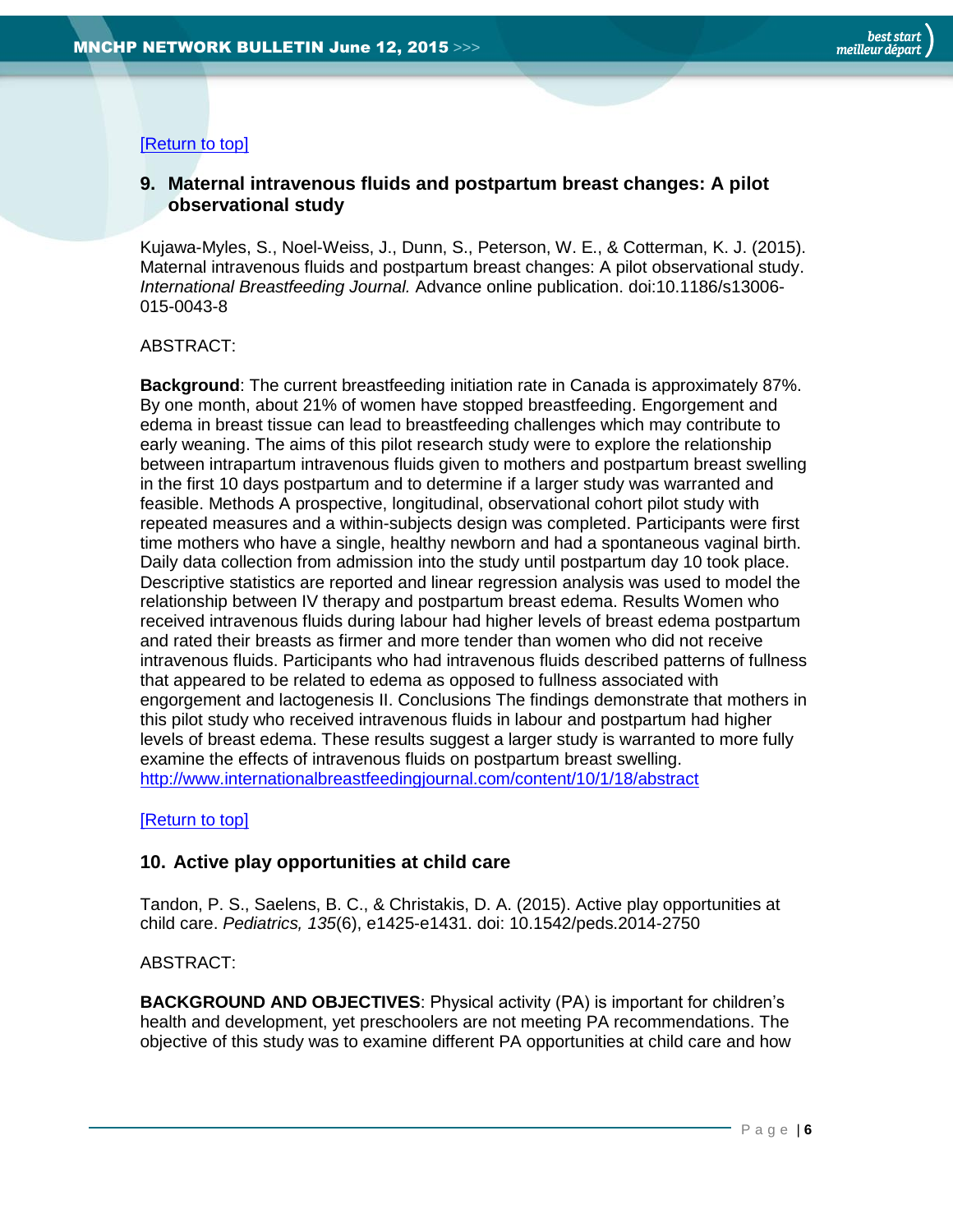variation in indoor versus outdoor and free versus teacher-led opportunities relate to children's PA.

**METHODS**: An observational study of 98 children (mean age 4.5 years, 49% girls) from 10 child care centers. Classrooms were observed for at least 4 full days per center (total 50 days) to categorize time into (1) not an active play opportunity (APO); (2) naptime; (3) APO, outdoor free play; (4) APO, outdoor teacher-led; (5) APO, indoor free play; and (6) APO, indoor teacher-led. Children wore accelerometers during observations. Linear regression models examined the influence of APO categories on moderate-vigorous physical activity (MVPA) and sedentary time.

**RESULTS**: Children's activity was 73% sedentary, 13% light, and 14% MVPA. For 88% of time children did not have APOs, including 26% time as naptime. On average, 48 minutes per day were APOs (41% sedentary, 18% light, and 41% MVPA), 33 minutes per day were outdoors. The most frequent APO was outdoor free play (8% of time); outdoor teacher-led time was,1%. Children were more active and less sedentary outdoors versus indoors and during the child-initiated APOs (indoors and outdoors) versus teacher-led APOs.

**CONCLUSIONS**: Preschoolers were presented with significantly fewer than recommended opportunities for PA at child care. More APOs are needed for children to meet recommendations, particularly those that encourage more outdoor time, more teacher-led and child-initiated active play, and flexibility in naptime for preschoolers. <http://pediatrics.aappublications.org/content/135/6/e1425.full.pdf+html>

Related resource:

 **Healthy children on the move: Physical activity and the childcare setting**: Read a summary poster and watch a recording of this webinar offered by PARC that focuses on best practices and policies related to physical activity and childcare.

[http://parc.ophea.net/professional-learning/healthy-children-move-physical](http://parc.ophea.net/professional-learning/healthy-children-move-physical-activity-and-childcare-setting)[activity-and-childcare-setting](http://parc.ophea.net/professional-learning/healthy-children-move-physical-activity-and-childcare-setting)

[\[Return to top\]](#page-0-0)

# <span id="page-6-0"></span>**III. CURRENT INITIATIVES**

## <span id="page-6-1"></span>**11. ParticipACTION: The Biggest Risk is Keeping Kids Indoors**

(Available in French)

In their recently released *[Report Card on Physical Activity for Children and](http://www.participaction.com/wp-content/uploads/2015/03/2015-Report-Card-Highlight-Report-EN-FINAL.pdf) Youth*, ParticipACTION is taking a stand on the value of providing access to active outdoor play, emphasizing that the benefits outweigh the risks. For the third year in a row, the Report Card has assigned a D-minus grade to children's overall physical activity. The reasoning behind this stance is outlined in the *[Position Statement on Active Outdoor Play](http://www.participaction.com/wp-content/uploads/2015/03/Position-Statement-on-Active-Outdoor-Play-EN-FINAL.pdf)*, which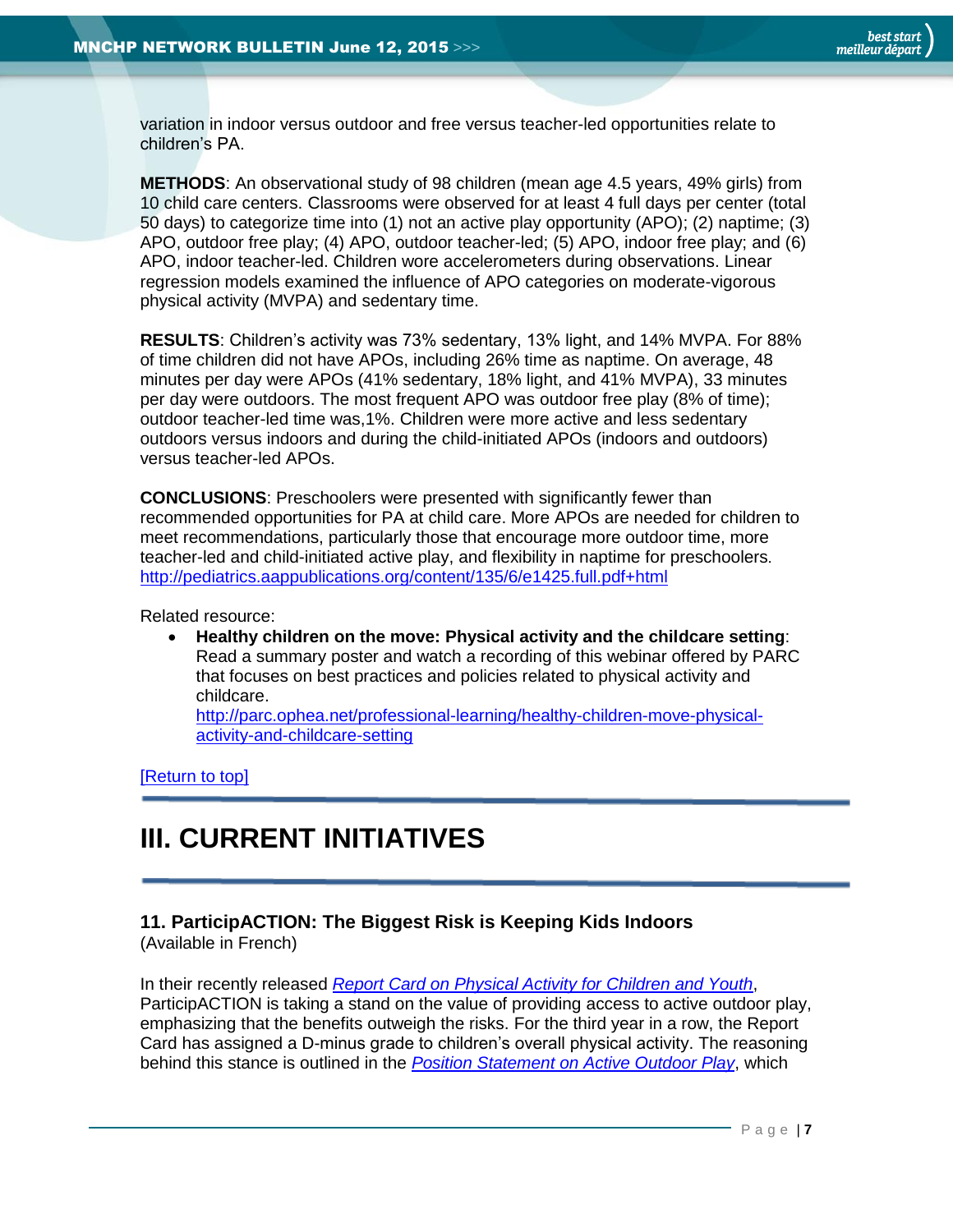accompanies the report card, and which was developed by the Healthy Active Living and Obesity Research Group at the Children's Hospital of Eastern Ontario Research Institute (HALO-CHEO), ParticipACTION and 12 other organizations including the Best Start Resource Centre. Share the findings in the Report Card by using ParticipACTION's [Community Toolkit.](http://www.participaction.com/report-card-2015/report-card-communication-tools/?utm_source=ZohoCampaigns&utm_campaign=Network+%2B+AHKC+%2B+PAC+list+-+report+card+launch+EN+05%2F12%2F2015_2015-06-04&utm_medium=email)

Related resources:

- **ParticipACTION report urges parents to get their kids outside**: This article cites Dr. Mark Tremblay, chief scientific officer of the report, who emphasizes the importance of getting kids outdoors to reduce sedentary behaviour. [http://www.thestar.com/life/2015/06/09/participaction-report-urges-parents-to-get](http://www.thestar.com/life/2015/06/09/participaction-report-urges-parents-to-get-their-kids-outside.html)[their-kids-outside.html](http://www.thestar.com/life/2015/06/09/participaction-report-urges-parents-to-get-their-kids-outside.html)
- **Parents urged to encourage freedom, play, as kids get D-minus for physical activity**: This article highlights videos and graphs from the report card which outline the optimal amount of exercise for kids and acceptable forms of heartpumping physical activity. [http://www.theglobeandmail.com/news/national/new-report-stresses-need-for](http://www.theglobeandmail.com/news/national/new-report-stresses-need-for-outdoor-play-for-kids/article24870453/)[outdoor-play-for-kids/article24870453/](http://www.theglobeandmail.com/news/national/new-report-stresses-need-for-outdoor-play-for-kids/article24870453/)
- **ParticipACTION's prescription for healthy play**: This print and video report features interviews with families that encourage active play and also highlights the Report Card's key messages. [http://www.cbc.ca/news/health/participaction-s-prescription-for-healthy-play-get](http://www.cbc.ca/news/health/participaction-s-prescription-for-healthy-play-get-the-kids-outside-1.3105137)[the-kids-outside-1.3105137](http://www.cbc.ca/news/health/participaction-s-prescription-for-healthy-play-get-the-kids-outside-1.3105137)
- **Canadian kids get a D-minus in annual report card on physical activity**: This report emphasizes how helicopter parenting can limit children's opportunities for physical activity. [http://globalnews.ca/news/2043974/canadian-kids-get-a-d-minus-in-annual](http://globalnews.ca/news/2043974/canadian-kids-get-a-d-minus-in-annual-report-card-on-physical-activity/)[report-card-on-physical-activity/](http://globalnews.ca/news/2043974/canadian-kids-get-a-d-minus-in-annual-report-card-on-physical-activity/)

#### [\[Return to top\]](#page-0-0)

#### <span id="page-7-0"></span>**12. National Multiple Births Awareness Day**

On May 28, 2015, Multiple Births Canada celebrated Multiple Births Awareness Day which promotes the challenges for mothers and families surrounding multiple births. This year, awareness focused on the diagnosis and treatment of twin-twin transfusion syndrome, which can occur in twins that share a placenta when the exchange of blood between the twins is unbalanced. Early and frequent ultrasounds during pregnancy are crucial to help prevent or treat twin-twin transfusion syndrome which can potentially threaten the life of one or both twins.

[http://multiplebirthscanada.org/index.php/about-us/national-multiple-births-awareness](http://multiplebirthscanada.org/index.php/about-us/national-multiple-births-awareness-day-may-28th-2015)[day-may-28th-2015](http://multiplebirthscanada.org/index.php/about-us/national-multiple-births-awareness-day-may-28th-2015)

[\[Return to top\]](#page-0-0)

#### <span id="page-7-1"></span>**13. Aboriginal Awareness Week**

(Available in French)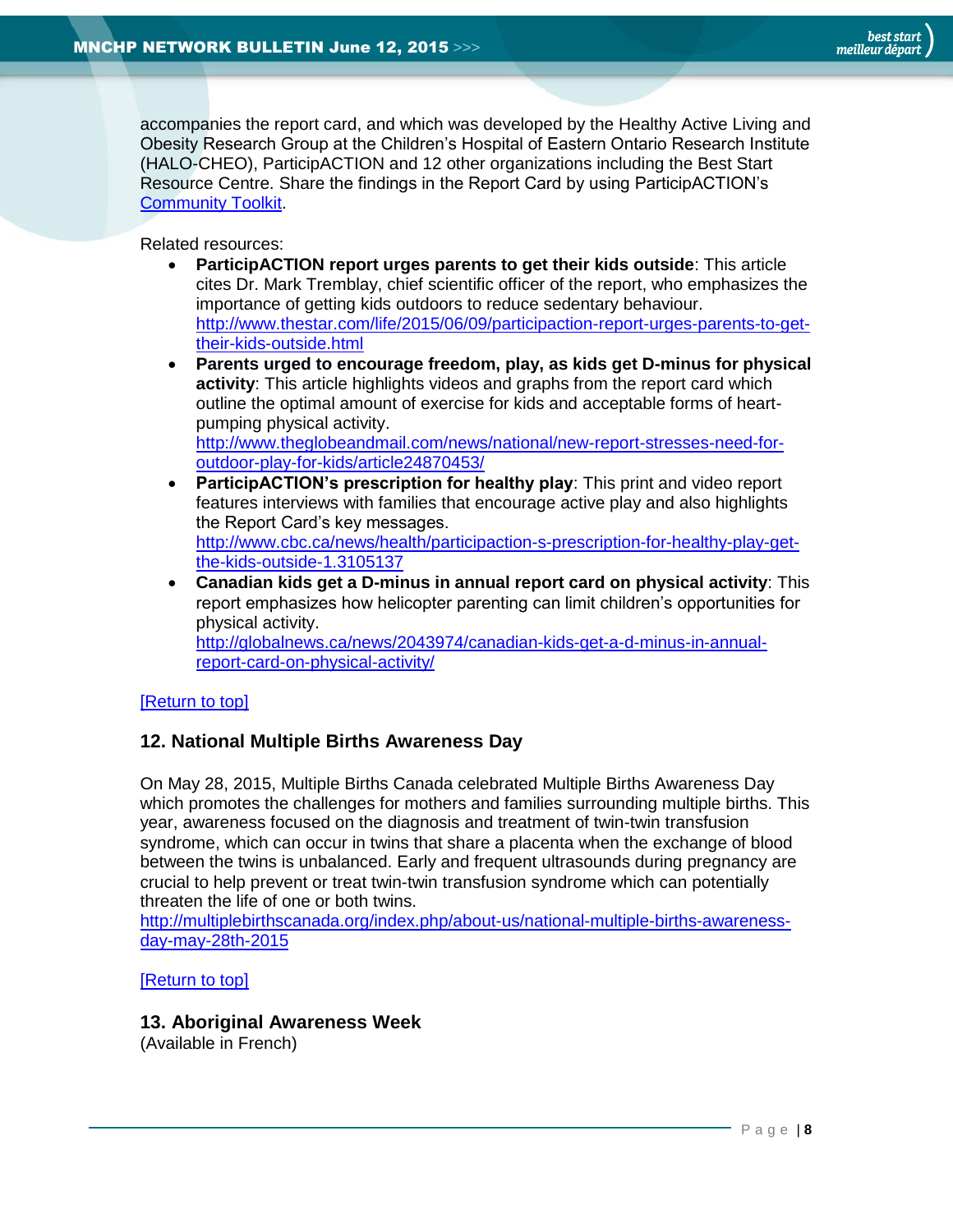Held this year from May 19 to 22, Aboriginal Awareness Week is a government-wide celebration of the diverse cultures and traditions of the Métis, Inuit and First Nation peoples. Events were held throughout the week in Gatineau to showcase Aboriginal peoples' contributions to public service. Activities included beading workshops, viewings of Aboriginal films, and throat singing workshops.

EN:<http://www.pc.gc.ca/eng/agen/aa/index.aspx>

FR:<http://www.pc.gc.ca/fra/agen/aa/index.aspx>

Related links:

- **Aboriginal children express pain differently**: This article outlines new research that suggests that art can provide a useful outlet for Aboriginal children in helping them to express their pain. [http://globalnews.ca/news/1664031/aboriginal-children-express-pain-differently](http://globalnews.ca/news/1664031/aboriginal-children-express-pain-differently-iwk-research/)[iwk-research/](http://globalnews.ca/news/1664031/aboriginal-children-express-pain-differently-iwk-research/)
- **First Nation, Métis and Inuit – Self-Identification**: Produced by the York Region District School Board, this video is designed to help First Nation, Métis, and Inuit students develop an understanding of self-identification. <https://www.youtube.com/watch?v=nIKW-se30Pk&feature=youtu.be>
- **The healthy foods of traditional aboriginal diets**: This blog post outlines issues related to health and obesity for Aboriginal communities. [http://en.healthnexus.ca/news/healthy-foods-traditional-aboriginal-diets-link](http://en.healthnexus.ca/news/healthy-foods-traditional-aboriginal-diets-link-health-promotion-practice)[health-promotion-practice](http://en.healthnexus.ca/news/healthy-foods-traditional-aboriginal-diets-link-health-promotion-practice)
- <span id="page-8-0"></span> **Circles of fatherhood: A journey of life:** This presentation from the Canadian Father Involvement Network highlights the importance of supporting Aboriginal fathers and the challenges they face. [http://www.candads.ca/sites/default/files/Circles%20of%20Fatherhood%20Prese](http://www.candads.ca/sites/default/files/Circles%20of%20Fatherhood%20Presentation%202015.pdf) [ntation%202015.pdf](http://www.candads.ca/sites/default/files/Circles%20of%20Fatherhood%20Presentation%202015.pdf)

[\[Return to top\]](#page-0-0)

# **IV. UPCOMING EVENTS**

# <span id="page-8-1"></span>**14. Teratology Society Webinar: Fetal Alcohol Syndrome Webinar**

June 17, 2015: Webinar

Hosted by the Teratology Society and MotherToBaby, this webinar will provide an overview of the last 40 years of Fetal Alcohol Syndrome research. Presented by Dr. Kenneth Lyons Jones, Chief of the Division of Dysmorphology/Teratology at the Department of Pediatrics at the University of California, San Diego, the presentation will look at three main topics related to FAS: recognition of the disorder, reaction to that recognition and current perceptions of FAS.

<http://connection.teratology.org/p/bl/et/blogaid=444&source=1>

#### [\[Return to top\]](#page-0-0)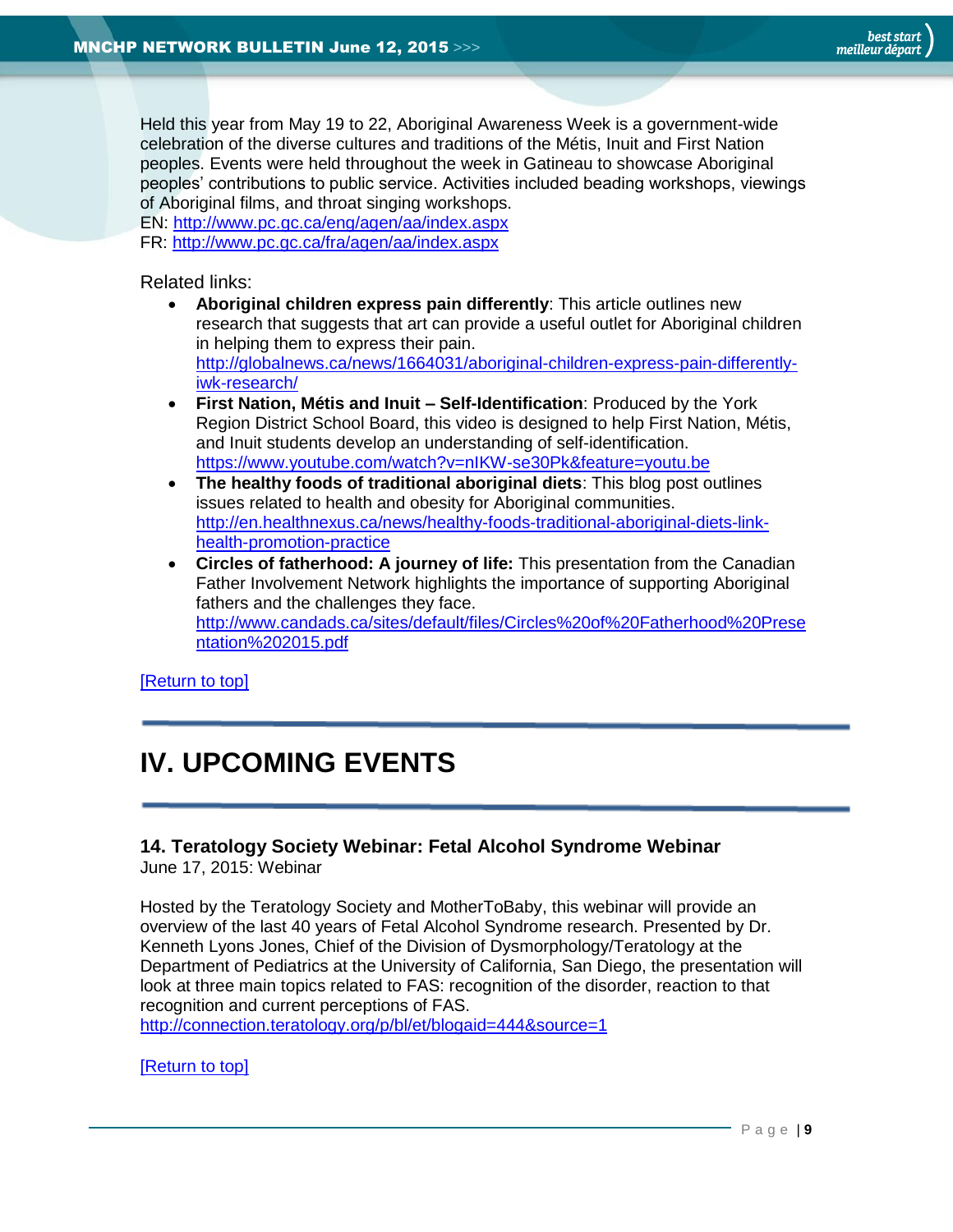# <span id="page-9-0"></span>**15. Maternal Newborn Dashboard (MND) – Two Year Update: Looking Back and Into the Future**

June 18, 2015: Webinar

As part of BORN Ontario's monthly Provincial Rounds webinar series, this workshop will examine BORN's Maternal Newborn Dashboard tool, which allows hospital users to provide feedback on their care. Presenter Sandra Dunn, Acting Scientific Manager and Knowledge Translation Specialist at BORN will explore the different components of the dashboard, and indicate areas for future development.

[http://bornontario.ca/en/news/born-in-the-news/join-us-for-the-next-born-provincial](http://bornontario.ca/en/news/born-in-the-news/join-us-for-the-next-born-provincial-rounds---april-16-2015-from-1200---100-est/)[rounds---april-16-2015-from-1200---100-est/](http://bornontario.ca/en/news/born-in-the-news/join-us-for-the-next-born-provincial-rounds---april-16-2015-from-1200---100-est/)

[\[Return to top\]](#page-0-0)

#### <span id="page-9-1"></span>**16. Tweet chat: Mobilizing research for early years practices**

June 24, 2015: Online

Learn more about how to effective implement early years research into practice by participating in this interactive Twitter discussion with Jim Grieve, Assistant Deputy Minister of Early Years, and Dr. Carol Campbell, Associate Professor of Leadership and Educational Change at OISE. Add your voice to the conversation by tweeting using #leadershipshine.

[http://eyeonkids.ca/docs/files/tweet\\_chat\\_24june2015\\_jimgrieve\\_carol\\_campbell\\_mobiliz](http://eyeonkids.ca/docs/files/tweet_chat_24june2015_jimgrieve_carol_campbell_mobilizing_research_for_early_years_practices.jpg) ing research for early years practices.jpg

[\[Return to top\]](#page-0-0)

#### <span id="page-9-2"></span>**17. Self-Regulation Summer Symposium**

July 13-17, 2015: Peterborough, ON

This five-day conference hosted by Dr. Stuart Shanker and the Mehrit Centre is designed to equip participants with the knowledge and skills to lead a shift in thinking regarding self-regulation at the organization or community level. Keynote speakers include Graham Clyne who will discuss experiences introducing the concept of selfregulation to schools and communities, and Dr. Jane Betrand who will look at selfregulation in the context of play and learning. Other topics include strategies for putting self-regulation strategies into practice and how to use the science of self-regulation with children on the autism spectrum.

<http://www.neurodevnet.ca/civicrm/event/info?reset=1&id=333>

[\[Return to top\]](#page-0-0)

# <span id="page-9-3"></span>**V. RESOURCES**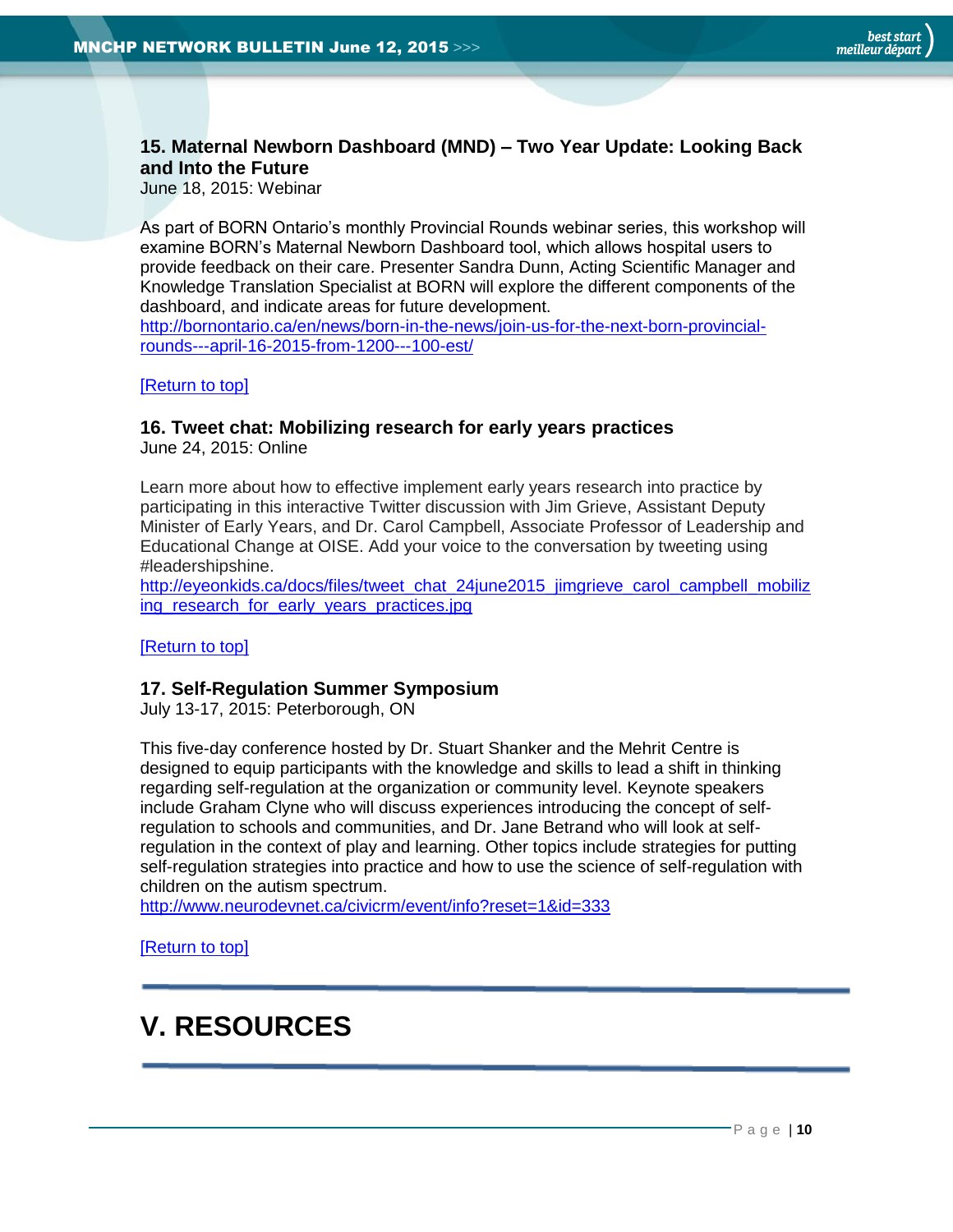## <span id="page-10-0"></span>**18. Prosocial Behaviour**

(Available in French)

This recently updated topic in the Encyclopedia on Early Childhood Development highlights the importance of prosocial behaviour by emphasizing its development as children age, how it can manifest itself differently in different children, and the impact it has on a child's success in school. The encyclopedia entry also highlights strategies parents, teachers and peers can use to promote prosocial tendencies, including the use of positive discipline and the creation of caring classroom communities. The encyclopedia also links to key scientific journal articles that discuss the foundations of prosocial behaviour.

EN:<http://www.child-encyclopedia.com/prosocial-behaviour>

FR :<http://www.enfant-encyclopedie.com/comportement-prosocial>

#### [\[Return to top\]](#page-0-0)

#### <span id="page-10-1"></span>**19. Active Pregnancy**

(Available in French)

A new resource from the Physical Activity Resource Centre, Active Pregnancy outlines the benefits of continuing to be physically active while pregnant. Available both in print and as a free download, Active Pregnancy contains sample exercises and provides guidelines to help pregnant women stretch and lift weights safely. <https://www.ophea.net/active-pregnancy#.VXr4eUYkroY>

[\[Return to top\]](#page-0-0)

#### <span id="page-10-2"></span>**20. NRC Navigator**

This free online tool serves as a comprehensive repository of information and resources related to healthy eating and nutrition that is designed to help health professionals and community partners navigate the vast information landscape and select key evidenceinformed examples to guide their work. The database of information can be searched by keyword, and information can be filtered to retrieve results specific to children. <http://opha.on.ca/Nutrition-Resource-Centre/NRC-Navigator.aspx>

[\[Return to top\]](#page-0-0)

#### <span id="page-10-3"></span>**21. Know FASD**

Created by the Canada FASD Research Network and the "Intervention of FASD" Network Action Team, this new website is designed to help caregivers understand the signs and symptoms of FASD at all ages. Information is sorted by gender and age group, and users are directed to the KnowFASD wiki to learn more about specific signs and symptoms of FASD at particular stages of development. <https://knowfasd-webpro.ualberta.ca/>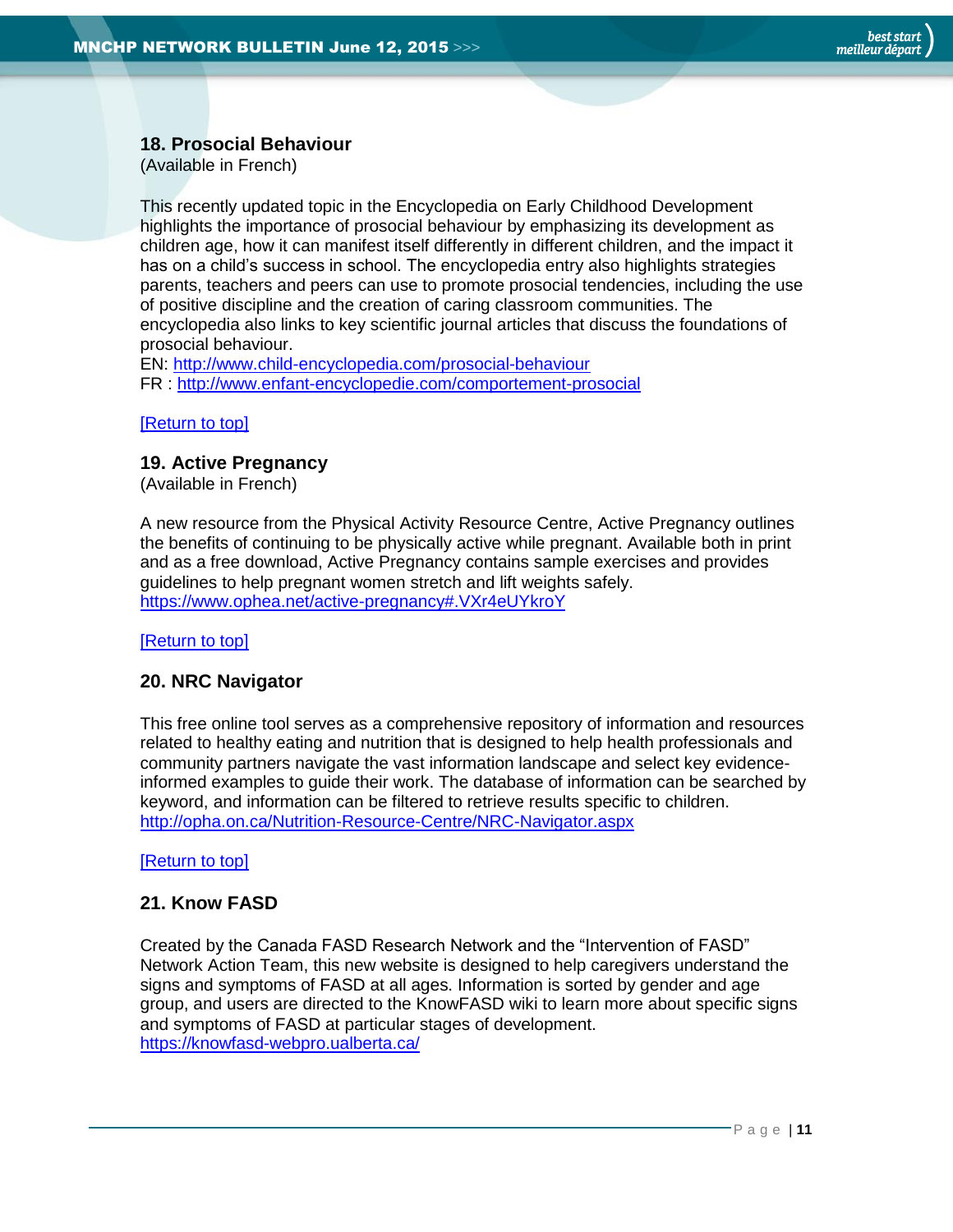# [\[Return to top\]](#page-0-0)

# <span id="page-11-0"></span>**22. Responding to domestic violence in clinical settings**

(Available in French)

This free online course is designed to help physicians, nurses and social workers learn how to effectively provide care to women who experience domestic violence. Developed by the Sunnybrook-Osler Centre for Prehospital Care and the Women's College Hospital, the course consists of 17 scenarios that explore a range of competencies and indicators. Nurses and physicians can qualify for CME credits upon the completion of each scenario.

EN:<http://dveducation.ca/dvcs/welcome.php> [FR: http://fr.dveducation.ca/](fr:%20http://fr.dveducation.ca/)

#### [\[Return to top\]](#page-0-0)

## <span id="page-11-1"></span>**23. Family History Timeline**

(Available in French)

Developed by the Vanier Institute, this comprehensive bilingual timeline explores the changes to family roles and composition from 1965 to today. Stark differences include the drop in married couple families from 92% in 1965 to 67% in 2011, and an increase in births to women over 30 from 1 in 5 in 1974 to 51% in 2010. The timeline was developed to commemorate the  $50<sup>th</sup>$  Anniversary of the Vanier Institute of the Family. [bit.ly/1Guc3fz](http://t.co/gPRLdA7W9q)

[\[Return to top\]](#page-0-0)

# <span id="page-11-2"></span>**VI. FEATURED BEST START RESOURCES**

#### <span id="page-11-3"></span>**24. Developing and Sustaining Breastfeeding Peer Support Programs** (Available in French)

This manual provides information about different types of breastfeeding peer-support programs. The description of different aspects of peer support, from assessing the community to ongoing support of the peer volunteers, will assist organizations in planning the development of an effective program or support organizations in ensuring their program sustainability.

[EN:http://www.beststart.org/resources/breastfeeding/B10\\_BF\\_Peer\\_Support\\_Programs\\_](http://www.beststart.org/resources/breastfeeding/B10_BF_Peer_Support_Programs_ENG_final.pdf) [ENG\\_final.pdf](http://www.beststart.org/resources/breastfeeding/B10_BF_Peer_Support_Programs_ENG_final.pdf)

FR[:http://www.beststart.org/resources/breastfeeding/B10\\_Peer\\_Support\\_Programs\\_FR\\_](http://www.beststart.org/resources/breastfeeding/B10_Peer_Support_Programs_FR_final.pdf) [final.pdf](http://www.beststart.org/resources/breastfeeding/B10_Peer_Support_Programs_FR_final.pdf)

[\[Return to top\]](#page-0-0)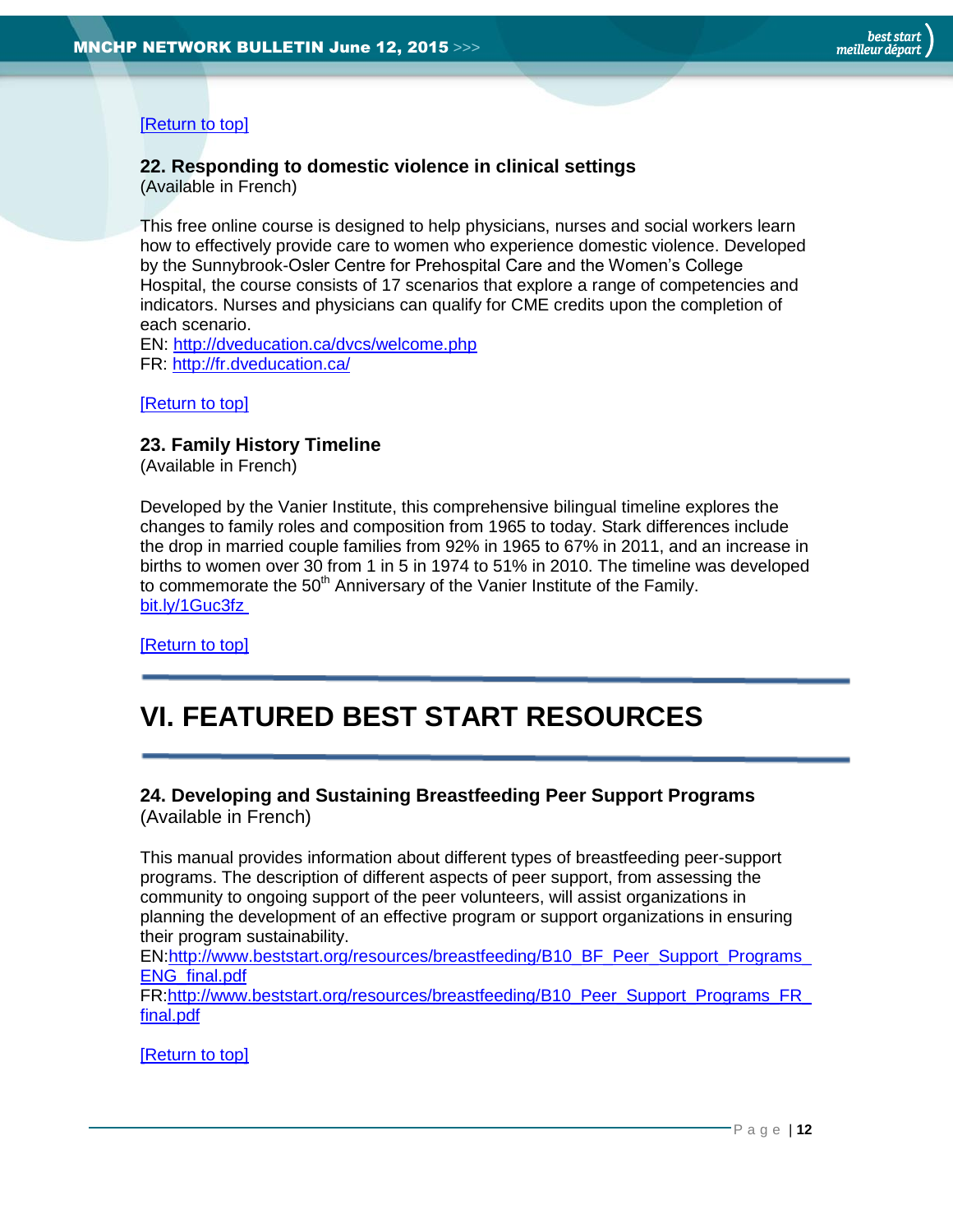# <span id="page-12-1"></span>**25. Breastfeeding Community Projects**

The Best Start Resource Centre announced 46 new recipients of breastfeeding community project grants. In 2014, 15 initial grants were awarded community projects to develop and implement supports to encourage and assist populations with lower breastfeeding rates. In 2015, 46 additional organizations were awarded small grants for the same purpose.

Learn about all of the projects on our website :

[http://en.beststart.org/services/partnerships-and-projects/breastfeeding-community](http://en.beststart.org/services/partnerships-and-projects/breastfeeding-community-project)[project](http://en.beststart.org/services/partnerships-and-projects/breastfeeding-community-project)

#### [\[Return to top\]](#page-0-0)

#### <span id="page-12-0"></span>**About This Bulletin**

*The Best Start Resource Centre thanks you for your interest in, and support of, our work. Best Start permits others to copy, distribute or reference the work for non-commercial purposes on condition that full credit is given. Because our MNCHP bulletins are designed to support local health promotion initiatives, we would appreciate knowing how this resource has supported, or been integrated into, your work [\(mnchp@healthnexus.ca\)](mailto:mnchp@healthnexus.ca). Please note that the Best Start Resource Centre does not endorse or recommend any events, resources, or publications mentioned in this bulletin.* 

#### **Information on the MNCHP Network:** Email **mnchp@healthnexus.ca** or visit <http://www.beststart.org/services/information.html> **To manage your subscription, unsubscribe from the list-serv and access the MNCHP archives**: <http://lists.beststart.org/listinfo.cgi/mnchp-beststart.org>

**To submit items for MNCHP Bulletins**: Emai[l mnchp@healthnexus.ca](mailto:mnchp@healthnexus.ca)

#### **Contact Us**

**Best Start Resource Centre**: [http://beststart.org/index\\_eng.html](http://beststart.org/index_eng.html) **Health Nexus**:<http://en.healthnexus.ca/> 180 Dundas W., Room 301, Toronto (Ontario) M5G 1Z8

# **Stay connected!**

The free weekly **[Ontario Health Promotion E-mail bulletin \(OHPE\)](http://www.ohpe.ca/)** offers a digest of news, events, jobs, feature articles on health promotion issues, resources, and much more, to those working in health promotion.

**[Click4HP](https://listserv.yorku.ca/archives/click4hp.html)** is an international dialogue on health promotion. Participants exchange views on issues and ideas, provide leads to resources, and ask questions about health promotion.

**[The Maternal Newborn and Child Health Promotion \(MNCHP\)](http://www.beststart.org/services/MNCHP.html) Network -** A province-wide electronic forum for service providers working to promote preconception, prenatal and child health.

**[Health Promotion Today](http://en.healthnexus.ca/)** - 0ur blog keeps you informed of news and topics related to health promotion.

Follow us on **[Twitter](https://twitter.com/Health_Nexus)** to stay up to date on all things related to health promotion.

View our video resources on **[YouTube](http://www.youtube.com/user/healthnexussante)** and **[Vimeo](https://vimeo.com/user9493317)**

**[The Best Start Aboriginal Sharing Circle \(BSASC\) Network](http://lists.beststart.org/listinfo.cgi/bsasc-beststart.org)** is a distribution list designed for service providers working with Aboriginal Peoples in areas of preconception, prenatal and child health. The network is a forum to share news, ideas, questions and best practices.

We encourage you visit the website of our new **[3M Health Leadership Award](http://www.healthnexus.ca/leadershipaward) to** find out how you can support community health leadership and honour your own community leader by nominating them for this national award.